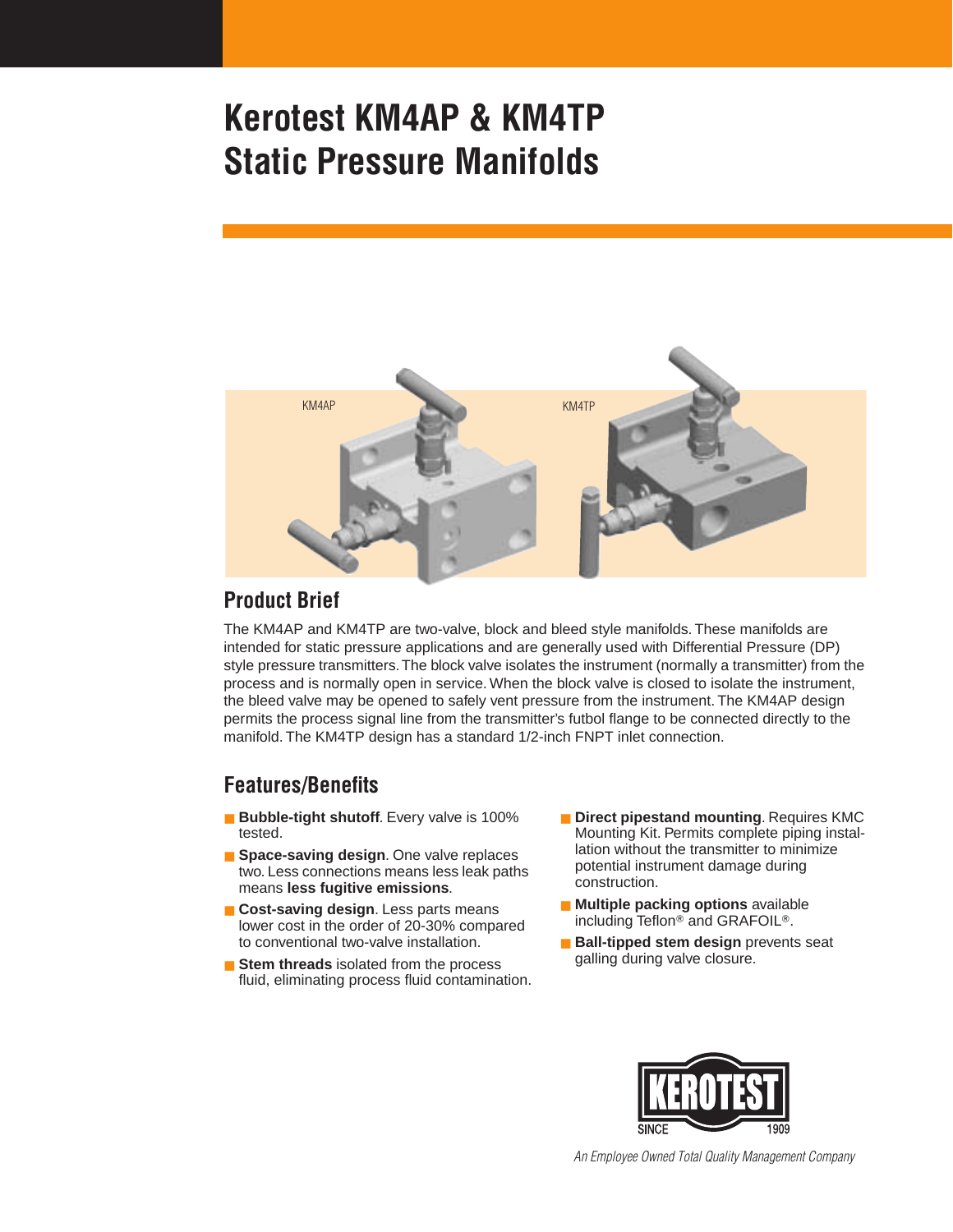# **Specifications**

KM4AP Metal Seat (Soft Seat Available) – Dimensions in Inches (mm)



#### **Dimensions in Inches (mm)**

| <b>Packing</b>                                   | A          | B          |
|--------------------------------------------------|------------|------------|
| Teflon                                           | 3.14(79.8) | 2.60(66.0) |
| <b>GRAFOIL/</b><br><b>Low Emissions Graphite</b> | 3.79(96.3) | 3.25(82.6) |

**Note:** Approximate valve weight: 4.3 lb (2.0 kg). Metal Seat: 0.156-inch (4 mm) diameter orifice.

 $Cv = .36$ , full open. Soft Seat: 0.187-Inch (4.8 mm) diameter orifice.  $Cv = .83$ , full open.



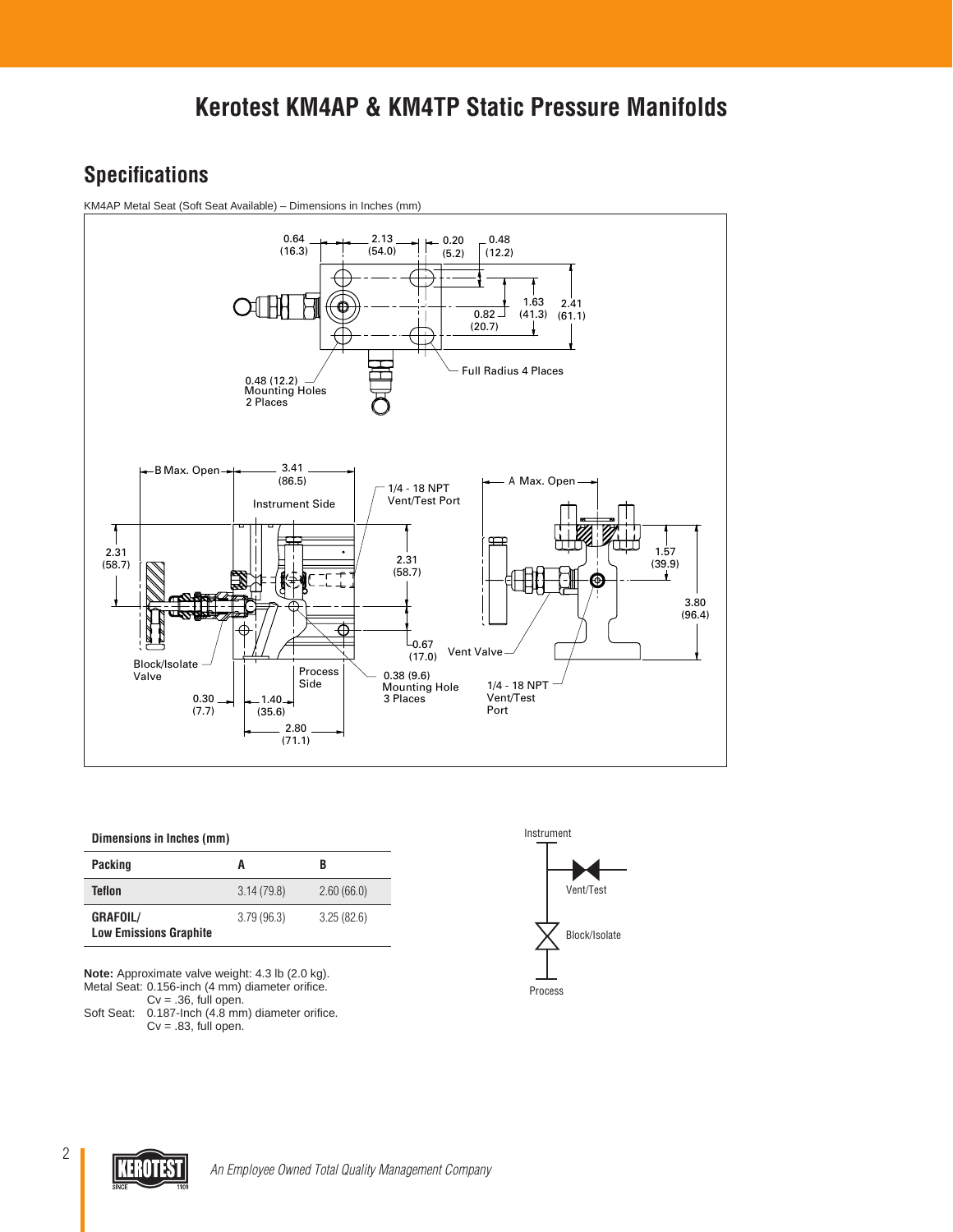### **Specifications**

KM4TP Metal Seat (Soft Seat Available) – Dimensions in Inches (mm)



#### **Dimensions in Inches (mm)**

| Packing                                          |            | B          |
|--------------------------------------------------|------------|------------|
| Teflon                                           | 3.14(79.8) | 2.60(66.0) |
| <b>GRAFOIL/</b><br><b>Low Emissions Graphite</b> | 3.79(96.3) | 3.25(82.6) |

**Note:** Approximate valve weight: 4.2 lb (1.9 kg). Metal Seat: 0.156-iinch (4 mm) diameter orifice.

 $Cv = .36$ , full open. Soft Seat: 0.187-inch (4.8 mm) diameter orifice.



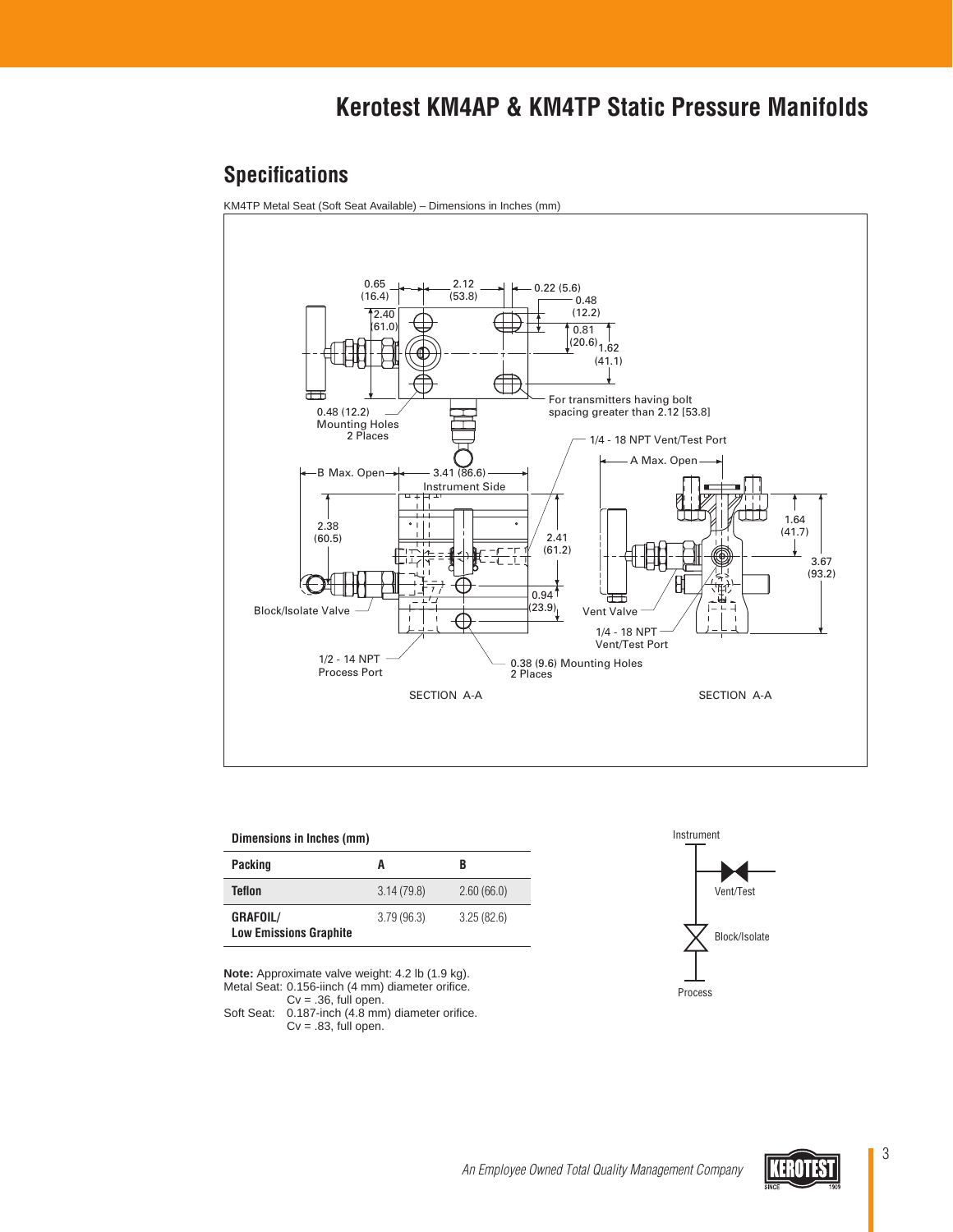# **Standard Materials**

| Valve              | <b>Body</b>                                | <b>Bonnet</b>                 | <b>Stem</b>                   | Ball       | <b>Bolts</b> | Packing |
|--------------------|--------------------------------------------|-------------------------------|-------------------------------|------------|--------------|---------|
| CS <sup>0</sup>    | A576-10L18                                 | A108                          | A581-303                      | 17-4 PH    | A193-B7      | Teflon  |
| CS <sup>0</sup>    | A576-10L18                                 | A105                          | A581-303                      | 17-4 PH    | A193-B7      | GRAFOIL |
| 316 SS             | A479-316                                   | A479-316                      | A276-316                      | 316 SS     | A193-B7      | Teflon  |
| 316 SS             | A479-316                                   | A479-316                      | A276-316                      | 316 SS     | A193-B7      | GRAFOIL |
| SG@                | A479-316                                   | A479-316                      | Monel 400                     | Monel K500 | A193-B7      | Teflon  |
| Monel <sup>®</sup> | Monel 400                                  | Monel R405                    | Monel 400                     | Monel K500 | A193-B7      | Teflon  |
| $SG3$ $\circ$      | Hastelloy <sup>®</sup><br>C <sub>276</sub> | Hastelloy<br>C <sub>276</sub> | Hastelloy<br>C <sub>276</sub> | Stellite   | A193-B7      | Teflon  |

# **Pressure and Temperature Ratings**

| <b>Packing</b>                           | Valve  | Seat                | <b>Pressure and Temperature Ratings</b>                                                     |
|------------------------------------------|--------|---------------------|---------------------------------------------------------------------------------------------|
| Teflon                                   | CS.SS  | Delrin <sup>®</sup> | 6000 psig @ 200 °F (414 bar @ 93 °C)                                                        |
| Teflon                                   | CS, SS | <b>PEEK</b>         | 6000 psig @ 200°F (414 bar @ 93°C)<br>2000 psig @ 400°F (138 bar @ 204°C)                   |
| Teflon                                   | CS. SS | Teflon              | 1000 psig @ 150°F (69 bar @ 66°C)<br>200 psig @ $500^{\circ}$ F (14 bar @ 260 $^{\circ}$ C) |
| Teflon                                   | CS, SS | Integral            | 6000 psig @ 200°F (414 bar @ 93°C)<br>4000 psig @ 500°F (276 bar @ 260°C)                   |
| Teflon                                   | Monel  | Integral            | 5300 psig @ 200°F (365 bar @ 93°C)<br>4200 psig @ 500°F (290 bar @ 260°C)                   |
| GRAFOIL/Low<br><b>Emissions Graphite</b> | CS     | Integral            | 6000 psig @ 200°F (414 bar @ 93°C)<br>4000 psig @ 600°F (276 bar @ 316°C)                   |
| GRAFOIL/Low<br><b>Emissions Graphite</b> | SS     | Integral            | 6000 psig @ 200 °F (414 bar @ 93 °C)<br>1500 psig @ 1000°F (103 bar @ 538°C)                |

 $\odot$  CS is zinc cobalt-plated to prevent corrosion.

<sup>2</sup> SG (Sour Gas) meets the requirements of NACE MR0175-2002.

<sup>3</sup> SG3 (Sour Gas) meets the requirements of NACE MR0175-2003.

316 SS bolts lower pressure ratings to a maximum of 4500 psig (310 bar).

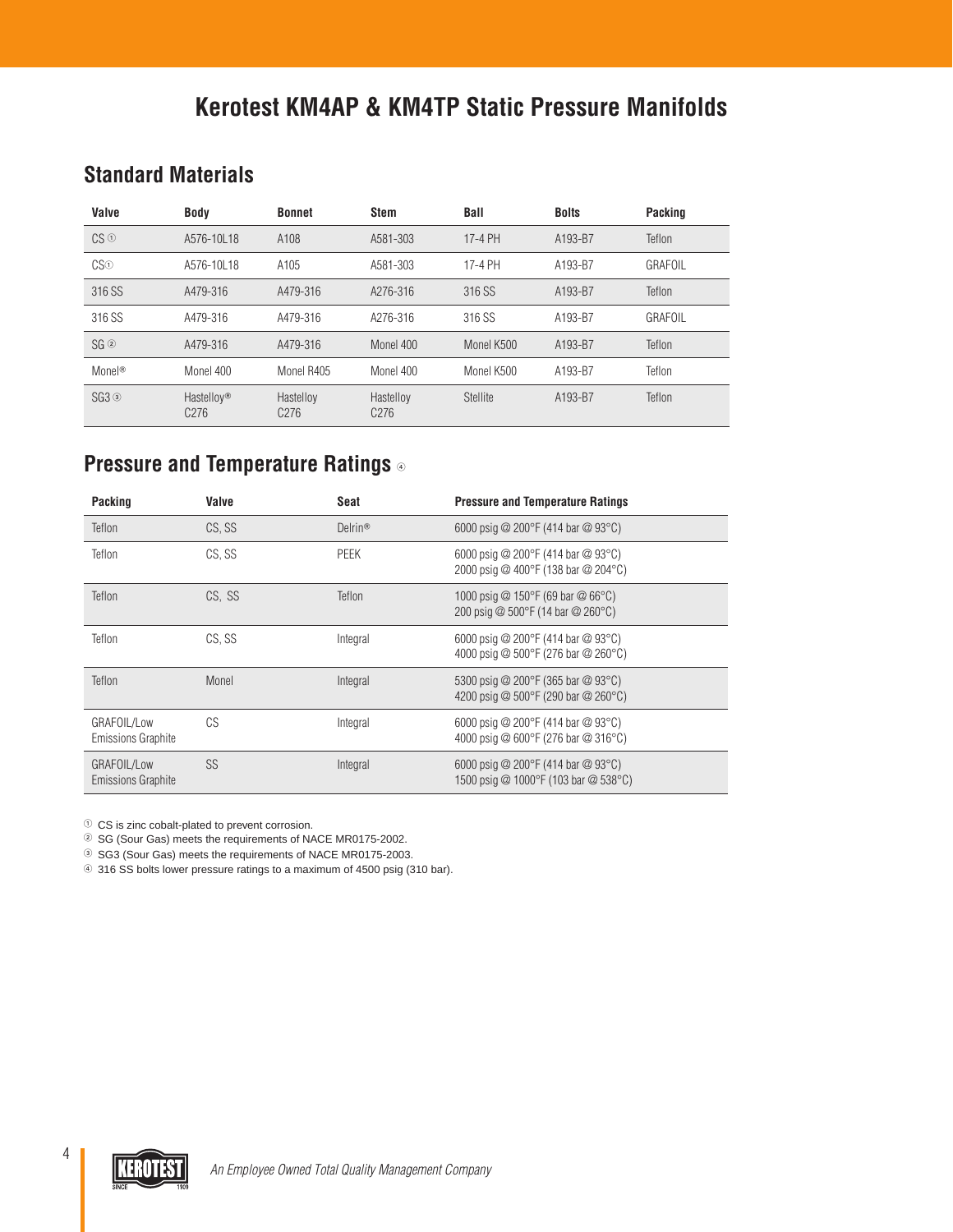

### **Pressure vs. Temperature – Soft Seat**

### **Pressure vs. Temperature – Metal Seat**



**Note: PCTFE (Polychlorotrifluoroethylene) is the exact equivalent of Kel-F®.** 316 SS bolts lower pressure ratings to maximum of 4500 psig (310 bar).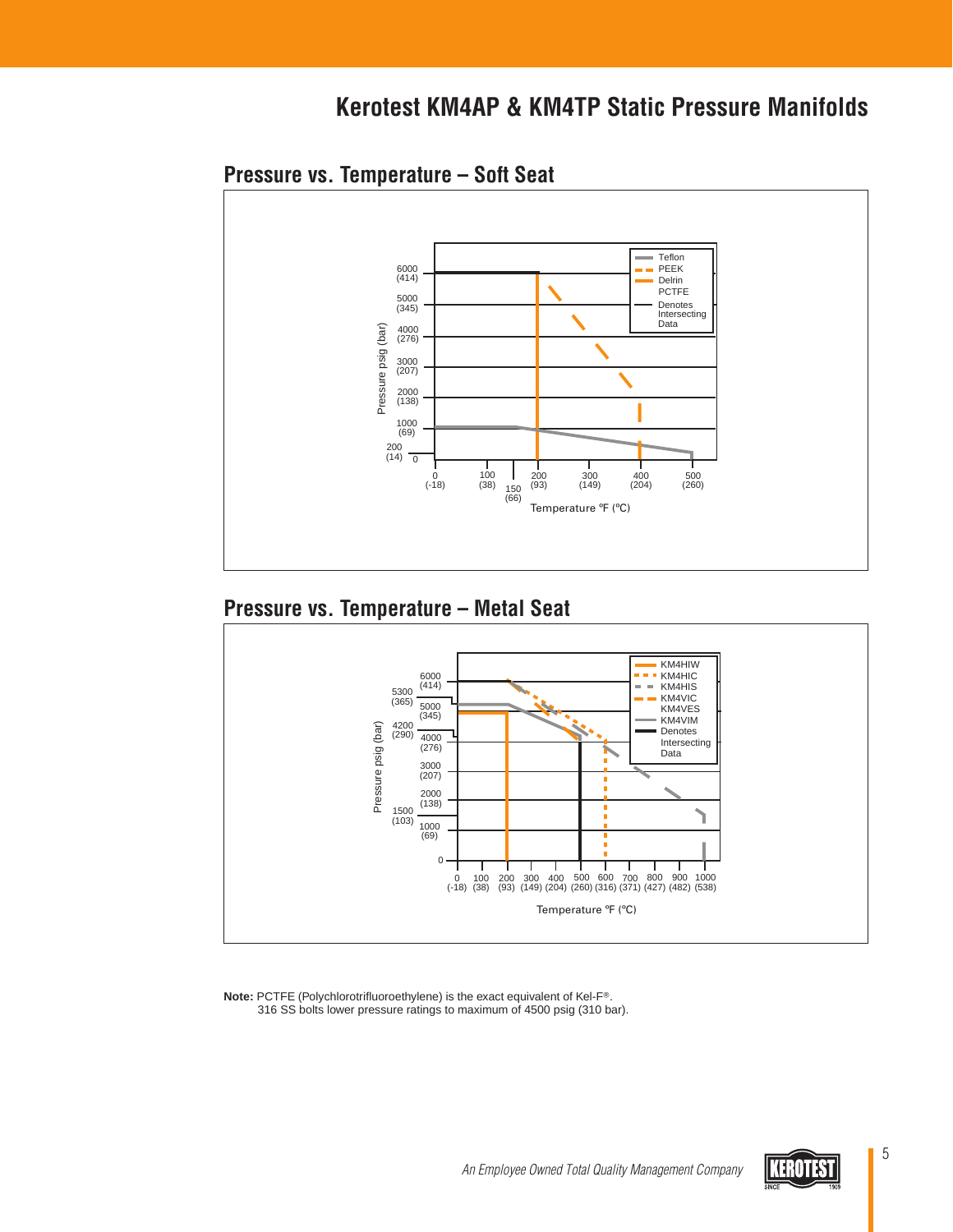#### **Ordering Information KM4TP V D C – 4 – AM 1. 2. 3. 4. 5. 6. 1.Valve Type KM4AP** – Flange x Flange **KM4TP** – FNPT x Flange **2. Bonnet Packing V** – Teflon (Soft and Integral Seats) **H** – GRAFOIL (Integral Seat Only) **E** – Low Emissions Graphite (Integral Seat Only) **3. Seat Material D** – Delrin (Standard) **V** – Teflon **E** – PEEK **K** – PCTFE (Polychlorotrifluoroethylene) is the exact equivalent of Kel-F **I** – Integral (Body Material) **4. Body Material**  $C - CS$ **W** – 316L SS **S** – 316 SS **J** – Hastelloy **M** – Monel **5. Process Connections 4** – 1/2-Inch FNPT (KM4TP Only) **6. Options AM** – KMC Mount Kit for 2-Inch Pipestand Mounting of Manifold **BC** – Accessory Bracket for Mounting Conduit with KMC Mount **BP** – Accessory Bracket for Mounting Purge Meters with KMC Mount **CL** – Cleaned for Chlorine Service **HD** – Hydrostatic Testing (100%) **LP** – Street Elbows and Top Purge Ports **OC** – Cleaned for Oxygen Service **PB** – Bottom Purge Port (Metal Seat Only) **PT** – Top Purge Port (Metal Seat Only) (If Elbow is Required, Specity LP, not PT) **R3V** – Add for Use with Rosemount<sup>®</sup> Model 3051C (SS 18-8 Bolts) **SB** – Steam Block (CS) **SSA**<sup>0</sup>- SS Flange Bolt (Grade 18-8) – Maximum Pressure Rating 4500 psig (310 bar) **SSC** – 316 Flange Bolt (B8M) – Maximum Pressure Rating 4500 psig (310 bar) **SG** – Sour Gas Meets the Requirements of NACE MR0175-2002 (SS Valves Only) **SG3** – Sour Gas meets the requirements of NACE MR0175-2003 **SP** – Special Requirements – Please Specify

- 316 SS bolts lower pressure ratings to maximum of 4500 psig (310 bar).